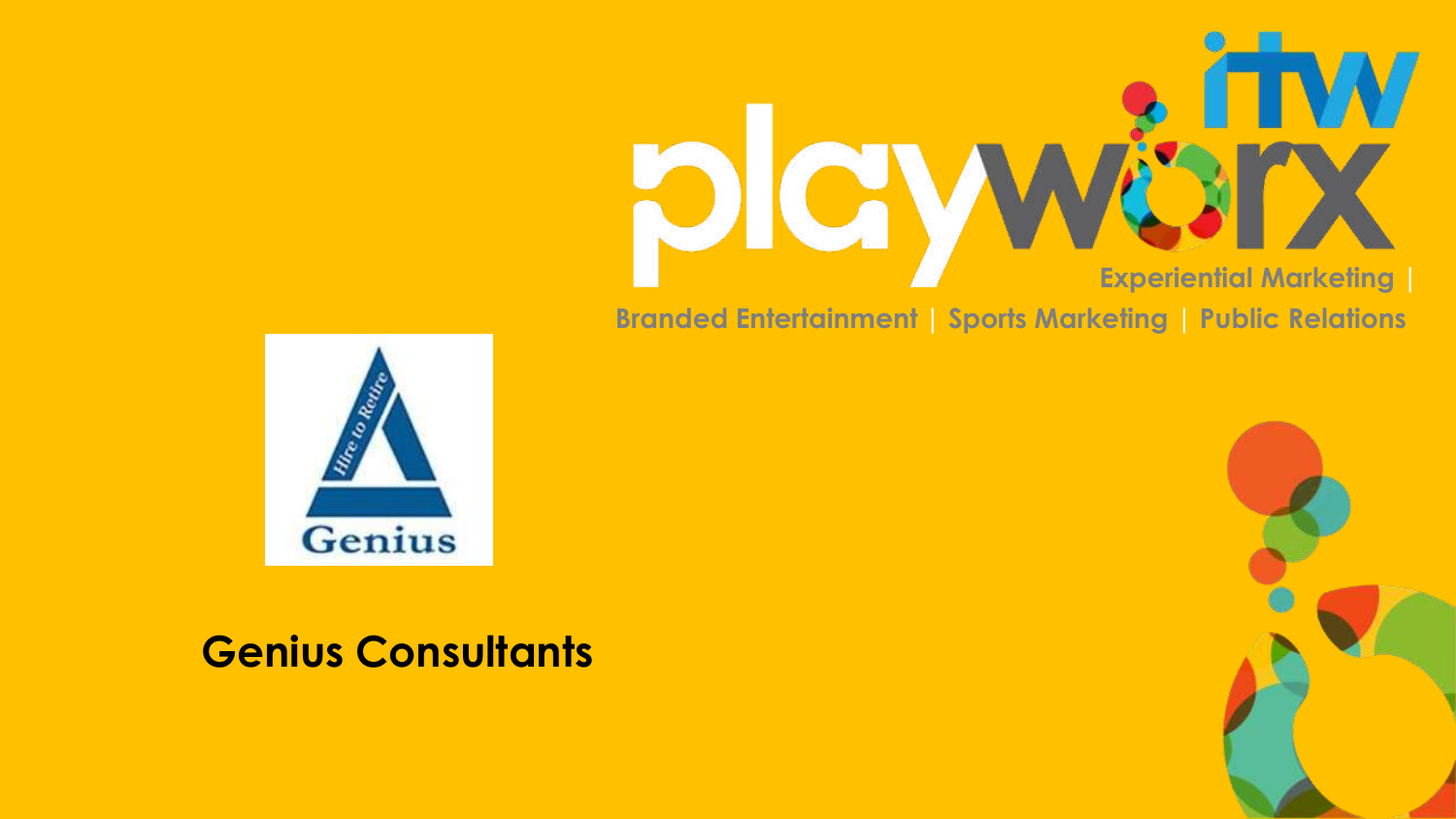## **Print Coverage**



ప్రస్తుతం తమ కంపెనీ రిక్రూట్ మెంట్, పేరోల్ ప్రాసెస్, బ్యాక్గిగౌండ్ చెకింగ్ వంటివి చేస్తుందని యాదవ్ తెలిపారు. లేజర్ చటానికి అనుగుణంగా - ఎటువంటి వివక ఉండదని తెలిపారు.



తెలంగాణ నుంచే మాకు ఎకు న **othotho ವಸ್**ಕಂಬ ఘండలాబాద్లోని టాటా. **8.53% 0556 2.500 month** లికుంటి చేశాల: జీనియస్ సీఎం

తెలిపారు. రికూటింగ్ పాసెస్ట్ జాబ్ అవసరానికి తగటు ఉన్న ప్రొఫెల్ ను షార్ లిస్ చేసి, వారిని ఇంట ర్క్యూ చేస్తామన్నారు. ఇందులో కూడా సెలెక్ అయిన అభ్యర్థులను క్రయింట్లు ఇంకోసారి ఇంటర్వూ చేసి పైనల్ చేసారన్నారు. జాబ్లాను జప్పించేటపూడు

## **Prahaar**

# कामगार सुधारणा विधेयकाला मोठी पसंती

सुंबई : कामगार सुधारणा विधेयकांचा परिणाम जाणन घेण्यासाठी जिनिअस कन्सल्टंटस लि. कंपनीने नकतेच सर्वेक्षण केले. सधारित विलीनीकृत कामगार कायदा विधेयकामुळे व्यवसाय सुलभ होण्यास मदत होईल, असे ७६ टक्के कामगारांचे मत आहे. केवळ दीड टक्के लोकांनी त्याला विरोध दर्शवला आहे.

देशव्यापी सर्वेक्षणानुसार, ४ टक्के इंएसआयचे योगदान कमी केल्यास लोकांना या योजनेत सामील होण्यास प्रोत्साहित केले जाईल, असे ६२ टक्के लोकांना वाटते. लाभाध्यांच्या जीवनावर सकारात्मक परिणाम होईल, असे २९ टक्के लोकांचे मत आहे. कामगार सुधारणेची दोन बिले (कोड ऑन वीज बिल २०१) आहेत. वेतन आणि बोनस देवकाचे नियम सुलभ करणे, राष्ट्रीय किमान वेतन अनिवार्य करण्याशिवाय आणि इतर एक म्हणजे व्यावसायिक सुरक्षा, आरोग्य आणि कार्यकारी अटी कोड २०१९ आहे. ज्याचे उदिष्ट १० किंवा त्यापेक्षा जास्त कर्मचारी असलेल्या सर्व कंपन्यांमधील कामगारांची काम करण्याची स्थिती सधारणे आहे. वेतन कोड विधेयकात ४४ पासून चार कायदे जमा झाले आहेत आणि व्यावसायिक आरोग्य संहितेने १३ संबंधित कायदे

विलीन केले आहेत.

## **Free Press Journal**

## **Genius Consultants Survey showcases** views on Amendments on Labour laws

MUMBAI: Genius Consultants Ltd., one of the leading staffing companies of India has initiated a survey to learn the impact of the two labour reform bills introduced by the government on India Inc. The survey showcases that 76 % respondents believe that the revised merged labour law bill will help in ease of doing of business while only 14% said that previous format was better followed by meagre amount of 10% thought that merging is unnecessary.

### **News Band**

#### **Genius Consultants Survey showcases** the view of India Inc. on Revolutionary **Amendments on Labour laws**

MUMBAL Centure<br>
Consultants of the leading stating<br>
of the leading stating<br>
of the leading stating<br>
initiated a survey to<br>
the impact of the leading<br>
initiated a survey to<br>
two labour reform bills<br>
interactions in the spac ruise, Beatdemandar<br>
antional mini-<br>
antional mini-<br>
antional Mafety, Health<br>
and Working Condi<br>
tional Mafety, Health<br>
tiona Code 2019 that<br>
aims to improve the<br>
working condition of workers condition of<br>workers across all comparisons which has 10 per more employing<br>more employing the<br>more employing the<br>sum of four laws from all health and the occupation<br>more do in the state of the state of the dense d

dents believe that the<br>revised merged labour<br>law bill will help in case iaw bullwall below a car<br>while only 14% said<br>while only 14% said<br>was better followed by mengre amount of 10%<br>thought that merging

is unnecessary.<br>According to the na-<br>tionwide study, 62% of tion wide study, 02% of<br>the participants is of<br>the openion that reduce<br>to 4% well denotes<br>the complete to distribute<br>people to distribute<br>people whereas 20% is<br>of the opinion that the<br>illves of the beneficiants lives of the beneficiantes<br>would have a positive impact with higher<br>take home selery due to<br>the initiative.<br>While a proper to know the<br>with people to know about governments as

bour reform initiatives<br>of amalgamating the<br>long format labour laws into four codes on wag-<br>es, industrial relations, es, inclustrial relations.<br>social security, safety &<br>health and working come<br>diffusion, 71% said that<br>diffusion 71% said that<br>on the going labour is<br>on the going labour is<br>ing that disadvantages in the unorganised sec-<br>tor-like-employment<br>security, low wages sto.

will be streamlined.<br>percentage of 18PP<br>percentage of 18PP<br>19. the study says that Sista is positive in their<br>outlesk that it will encourage more employ:<br>ers to be part of EPFO

#### on the other hand syssays that this charges was not necessary followed by 7% indicating<br>that it is unclear because government is<br>requesting RBI to lower the rates and simul-<br>tancously allowing high<br>rates on EPFO regula-

rates on EPP or and a<br>change of the Neutralian Change of the Threeton Consultants<br>Consultants Lid, with Consultants Consultants Consultants<br>Consultants to our survey, the overall incluse<br>try sentiments with the series of government's<br>initiatives indicate a<br>positive outlook for the industry and its people.<br>These -comprehensive lavos aira te rationalise<br>different formats into simpler one and bring<br>about uniformity in definitions. This showcas es geverrancent's actions<br>in creanting an economy tem for growth and<br>employability the countrywide<br>trivey across inclusion<br>trive presents a com-

obete amoeman ent of the industry opinions and contains attentive<br>thoughts, facts, and in<br>fusive validated data<br>from well-known or greatsimpaties ran

## **Mumbai Mitra**

## कामगार सुधारण विधेयकाच्या परिणामासाठी सतेक्षण

भूंगई : भारतातील आधाडीच्या अंगन्यापैको एक असलेल्या जिनिअस भन्न्सल्लंटस लि. ने भारत सहकारने आदर केलेल्या टोन कड़ागाव सुधारण विधेयकाचा परिणाम जाणन घेण्यासाठी सर्वेश्वण सरू केले आहे. आमगार सुधारणेश्वी दोन बिले कोड ऑन लेज बिल 201 Bill आहेत. वेतन आणि बोचस देशकाचे तिवस सुलम करणे, शष्टीय किमान क्षेतन अनिवार्य करण्याशिवास आणि. इतर एक म्हणजे ज्यातसायिक सुरक्षा, आरोप्य आणि कार्यकारी अटी फ्रोड २०१९ आहे ज्याचे उदीष्ट १० किंगा स्थापेक्षा जास्त कर्मचारी असलेल्या सर्व कंपन्यांमधील कामगारांची काम नरण्याची सिंधती संपारणे आहे. चेतन कोड विधेयकाल ४४ पासून चार कायदे जमा अली अधीर. क्यावस्त्रमिक आरोप संहितेने १३ संबंधित कायदे विलीन केले आहेत. या सर्वेक्षणात असे दिसून आले की. सुधारित विलीनीकृत कामगार जायदा विधेयकामुळे ज्यवसाय सुलभ होग्यास भदत होईल असे respond ७६% लोकांचे मत आहे. तर केवळ १९६ स्तेमः माणाले की बिलीन करणे अनावश्यक आहे, असे पूर्वाचे स्थरूप १० टके कमी प्रमाणात क्षेते. देशव्यापी अभ्यासानुसार, ६२% सहभागोंचे मत आहे की ४% एक्श चे योगदान कमी येरुवास लोकांगा या बोजनेत सामाल होण्यास प्रोत्सालित वेजने जार्डल तर २९% लोकांचे असे गत आहे की लागाय्यांच्या जीवनालर शकायल्पक परिणाम डोईल.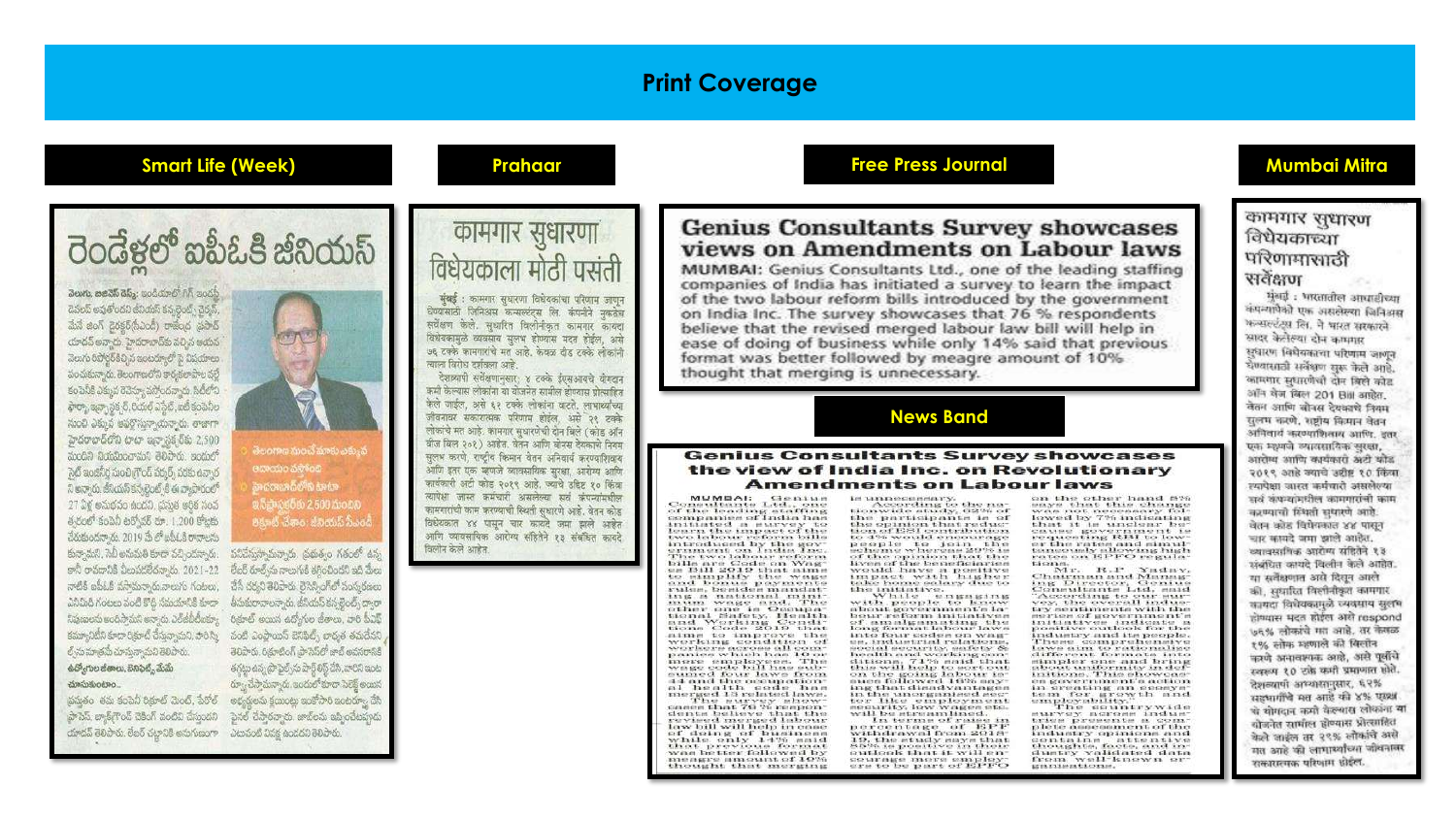# **Print Coverage**

### **The New Indian Express**

# NO GOVERNMENT SHOULD MAKE PROMISES OF QUOTA IN JOBS

RESERVATION in private sector jobs has classes and get rid of the problem of joblessunits reportedly have three years to comply a provision for quota in their jobs? with the new law Lack of local workers with . Economically backward classes will be able relevant skill sets will no longer be an accept- to acquire new skills to compete in the priable excuse. For such sensitive decisions, one vate sector. Hence reservation can help them needs to weigh the pros and cons of the policy in the job market. before it is applied.

#### Pros

The main purpose of reservation is to allow unemployed locals or backward classes to be employed. If reservation is applied in the private sector, then this purpose seems to be **fulfilled** 

Cons · Government jobs are not enough to provide employment to the unemployed or backward . Private sector runs on talent and abilities. dent. Though some other states have been sustain employment.

been a burning issue. As per a new law, ness. Hence private sector jobs can help ad-Andhra Pradesh now reserves 75 per cent of dress the issue and cover the major backward private sector jobs in the state for locals - population if reservation system is allowed. presumably domiciled citizens - though what . Many private sector firms get government constitutes a 'local' is not clear vet. Industrial aid and tax benefits. Then why not they have

. In metros, the hiring rate of scheduled

castes and scheduled tribes by multi-national companies (MNCs) is almost negligible because of concerns over technical skills and English-speaking abilities. If reservation is will have to train local workers in conjunc- . The private sector will lose the efficiency to introduced in the sector, they will get a fair chance of representation and learning.

expenses for businesses.



And it is a bitter fact that talent will be compromised in the reservation system.

prises. The new law states that if locals with the necessary skills are not there, companies policy is disastrous for the country tion with the state government and then hire function if people with less talent are hired. them, which could lead to more hassles and • The private sector is somehow handling the

ally done so. Now those states can cite this vide desired results, should a private firm law as a precedent and have their own. Kar- bear the loss of hiring incapable nataka and Maharashtra, which have plenty employees? thinking of makingsimilar laws. What if Tel-

will lead to extreme regionalism. • Private sector is about profit making enter- • Reservation policy has not vielded the de-

unemployment issue of India currently. With

thinking of such legislations, none has actu- . If the reserved category people cannot pro-

of workers from Andhra Pradesh, have been How the corporate sector responds to this additional burden will partly determine the fuangana decides to do so? Andhra workers will ture of the law. Such laws are a disincentive be in problem if these states use this new law for industries. Now with the 'mandatory' loas a precedent to justify a potential local-job cal labour that puts a cap on 'competing outrequirement. At a time when national unity side labour', the bulk of workers can work is of utmost importance, these sort of things less and demand higher remunerations. This is not to claim that the private sector is immune to de facto, if not de jure, reservation. sired results and implementing a backfired Having rules on what percentage of people should be from the state may show a rise in employment. But in the long term, it shows a fall in the quality of the company. This is something every company tries to avoid. While unemployment is on the rise, no government . This policy will set a bad national prece-<br>this kind of reservation, it will be unable to should make promises such as a quota in jobs if it is trying to make the state better.

body comprising of several national

> putfook for 2020 and the spectors that will continuuto struggle from the job creation perspective. **Excerpts:**

#### utmoratyle savrtors

people on contractual Automotive, telecom and basis, the employees are results corrector system. Integet four a suspecific quarteut severely impacted last and they are also paid. year, Housing has been higher than the regular the backbone of economy employees. Most often the which directly and companies tell in advance. indirectly creates when the contractual employment in affied period is going to end. Short notice pink slips are sectors such as steel. coment and brick sectors. rare and account for a Similarly automotive sales small portion of job. dipped by 12 per cent. impacting job creation as companies that don't give well as leading to job adequate notice are not looses at netail and preat planes to work. manufacturing levels. Telescom is another sector that has taken a hit. All

these three sectors will remain impacted this year mit wordt.

#### **Automation impact**

Automation has brought in efficiency. The skill needs to change with automation. It is important that skill development companies enable industry in upskilling and cent women workforce, an reskilling. If the efficiency a ratio of their total improves, then business. improves, and as a result workforce more jobs are created.

#### Recruiter Inless IT domain trends

There is a huge gap IT industry has seen a of qualified and surge in hiring experienced. professionals for roles recruiters in the

## **Telangana Today**

#### **LNTERVIEW**

## Slowing economy to impact auto, telecom, realty hiring

west. IT industry works on

a contractual model.

When companies take

severance. And those

arnen workers

ndian economy, like the involving artificial global economy, has Intelligence, data taken a hit because of analytics, internet of www.d factors in 2019. things, rabotics and This impact has not only machine learning. However, the domains affected consumer spending but also has that were martier in resulted in job losses. R P Yaday, VP Indian Staffing Federation (a national continue to exist.

recruitment firms) shares with Y.V Phani Raj the In IT industry, we have went certain organisations issuing pink stips. The culture of issuang pink. slips has come from the

After the mandatory maternity leave period is extended to six months. women hirting, which was

corlier made on full-time mode, is turning into contractual. This could be a temporary phenomenon There is a huge nismainement for wormen workforce in the industry. All the multinationals are maintaining a 30-35 per



recruitment industry today. A lot of jobs have been created for recruiters as the deconant for recruitment firms have gone up nationally, and this has resulted in demand are not going to shortage of recruiters. clip. Jayur and driftnet will This has created the supply-demand gap.

#### **LGBT** hiring Ynk slip practice

The job applications received for hiring from the LGRT community in india is yery low, usually in single digits. Many of there hesitate to disclose their agendar. The country will take at least five years. to see a shift in increased hiring from this segment freers that express bounds.

#### nel crusolent

In the last five years, the growth has been in IT. BPOs, ITeS, ciharmaceuticab. infrastructure and entertainment in Hyderabad. There is a positive growth in the city. My own company Rs 1.050-crore Genious Consultants based in Kolkata has seen bigheet revenue growth (in percentage terms) in the city compared to pur Mumbal, Delhi and Kolkata

operations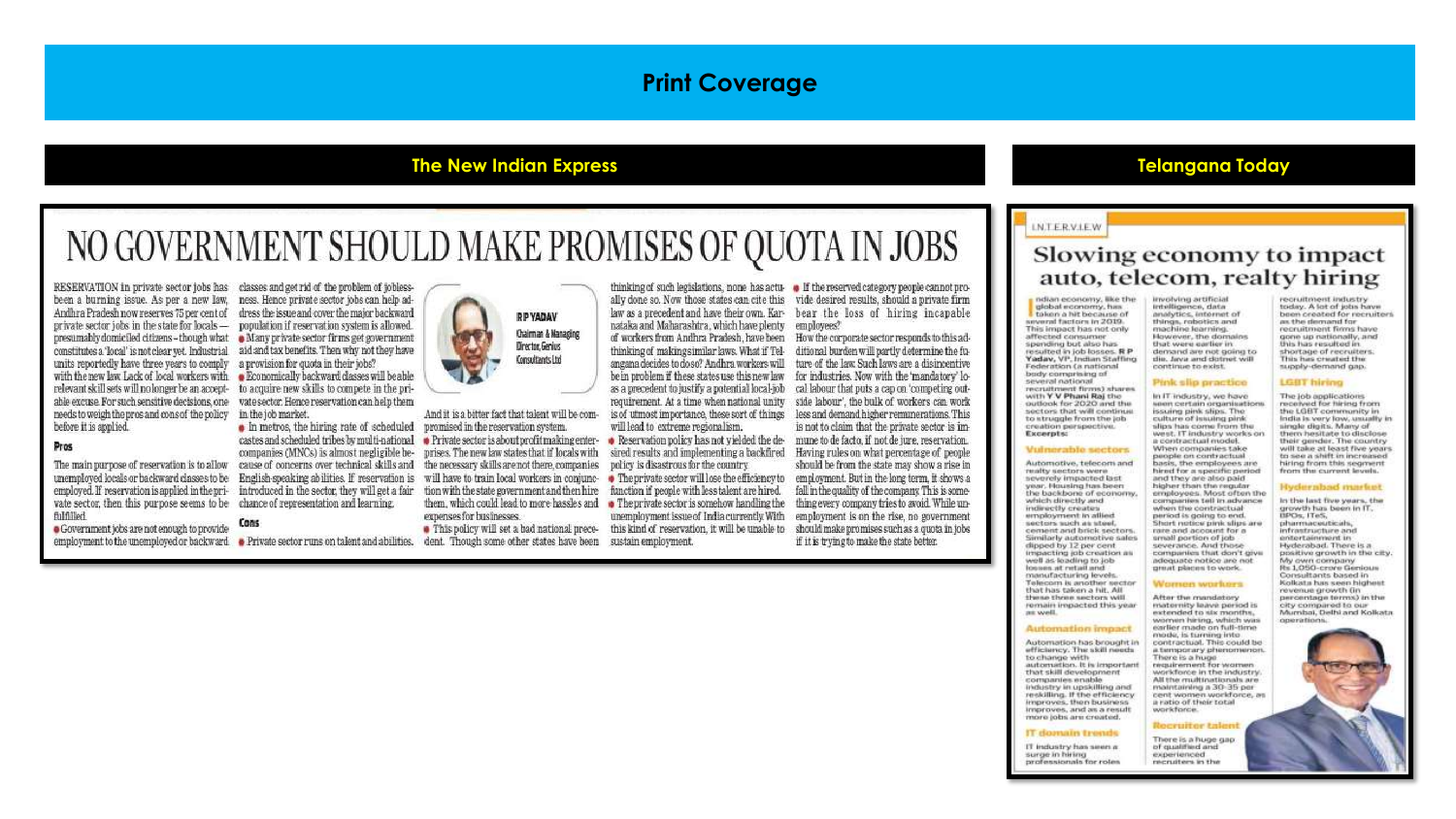# **Online Coverage**

## **Indian Express**

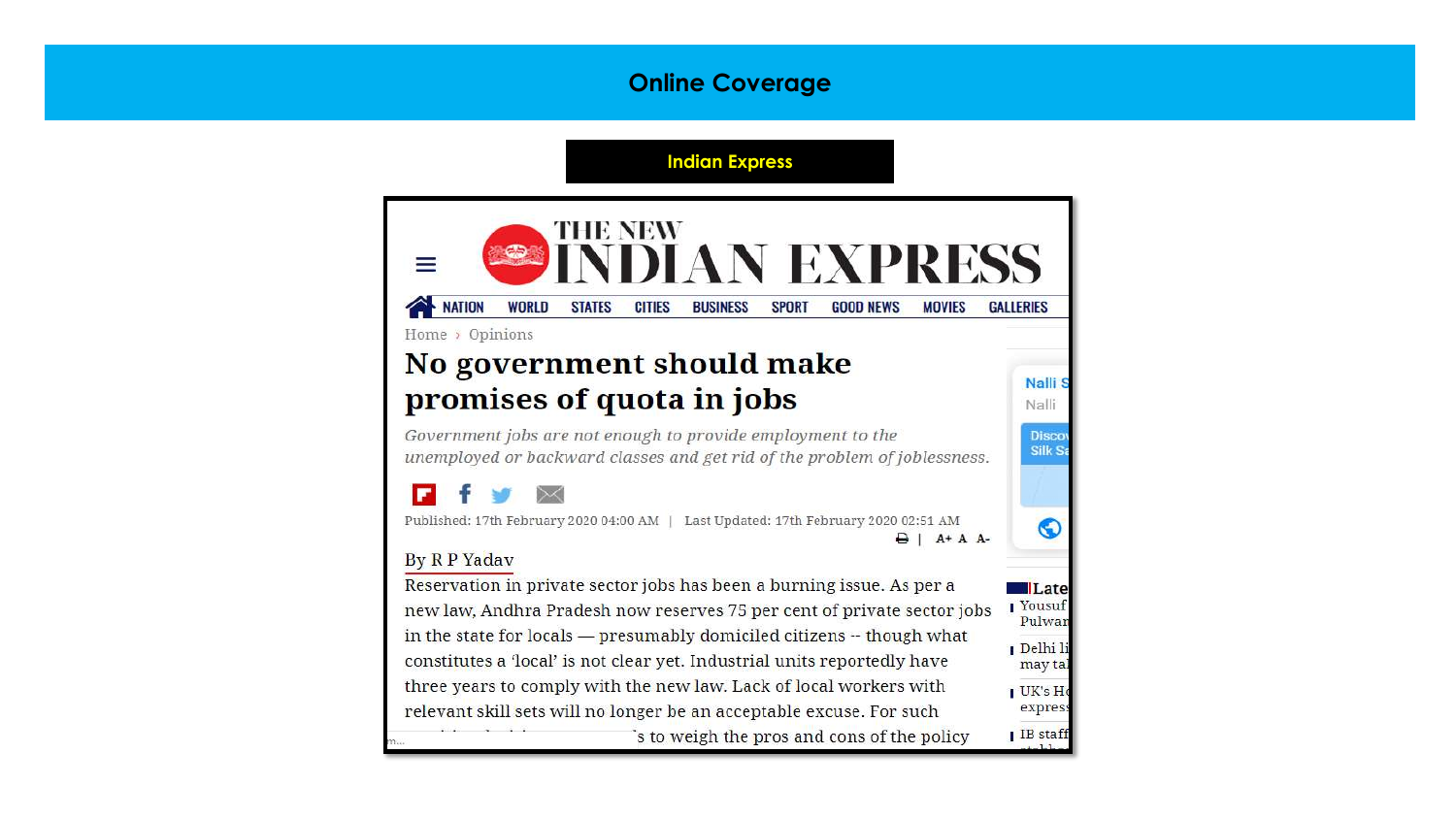



| Feb-20                |                |                                        |                 | <b>Client: Genius Consultants</b>                                                                         |                                 |                         |                                   | <b>Genius</b>                                    |  |
|-----------------------|----------------|----------------------------------------|-----------------|-----------------------------------------------------------------------------------------------------------|---------------------------------|-------------------------|-----------------------------------|--------------------------------------------------|--|
| <b>COVERAGE</b>       |                |                                        |                 |                                                                                                           |                                 |                         |                                   |                                                  |  |
| SR<br><b>NO</b>       | <b>DATE</b>    | <b>PUBLICATION /</b><br><b>CHANNEL</b> | <b>LOCATION</b> | <b>HEADLINE</b>                                                                                           | SIZE<br>(sq.cm/<br>no of world) | <b>AD RATE</b><br>(INR) | <b>AD VALUE</b><br>(SIZE*AD RATE) | <b>PR VALUE</b><br>(AD VALUE<br>MULTIPLIED BY 5) |  |
|                       |                |                                        |                 | <b>Print</b>                                                                                              |                                 |                         |                                   |                                                  |  |
|                       | 4-Feb-20       | News Band                              | 4-Feb-20        | Genius Consultants Survey Showcases The View Of India Inc. On Revolutionary Amendments on<br>Lannour Laws | 185                             | ₹ 150                   | ₹27,750                           | ₹138,750                                         |  |
| $\overline{2}$        | 6-Feb-20       | Velugu                                 | Hyderabad       | Genius IPO in Two Years                                                                                   | 155                             | ₹ 368                   | ₹57,040                           | ₹285,200                                         |  |
| $\mathbf{3}$          | 6-Feb-20       | Velugu                                 | Adilabad        | Genius IPO in Two Years                                                                                   | 155                             | ₹ 300                   | ₹46,500                           | ₹232,500                                         |  |
| $\overline{4}$        | $6$ -Feb- $20$ | Velugu                                 | Karimnagar      | Genius IPO in Two Years                                                                                   | 155                             | ₹ 280                   | ₹43,400                           | ₹217,000                                         |  |
| 5                     | 6-Feb-20       | Velugu                                 | Khammam         | Genius IPO in Two Years                                                                                   | 155                             | ₹ 285                   | ₹44,175                           | ₹220,875                                         |  |
| 6                     | $6$ -Feb- $20$ | Velugu                                 | Mehbubnagar     | Genius IPO in Two Years                                                                                   | 155                             | ₹ 250                   | ₹38,750                           | ₹193,750                                         |  |
| $\overline{7}$        | $6$ -Feb- $20$ | Velugu                                 | Medak           | Genius IPO in Two Years                                                                                   | 155                             | ₹ 260                   | ₹40,300                           | ₹201,500                                         |  |
| 8                     | 6-Feb-20       | Velugu                                 | Nalgonda        | Genius IPO in Two Years                                                                                   | 155                             | ₹ 285                   | ₹44,175                           | ₹220,875                                         |  |
| 9                     | $6$ -Feb- $20$ | Velugu                                 | Nizamabad       | Genius IPO in Two Years                                                                                   | 155                             | ₹ 280                   | ₹43,400                           | ₹217,000                                         |  |
| 10                    | $6$ -Feb-20    | Velugu                                 | Warangal        | Genius IPO in Two Years                                                                                   | 155                             | ₹ 265                   | ₹41,075                           | ₹205,375                                         |  |
| 11                    | 4-Feb-20       | Mumbai Mitra                           | Mumbai          | Survey for Labor Reform Legislative Results                                                               | 172                             | ₹ 135                   | ₹23,220                           | ₹116,100                                         |  |
| 12                    | 7-Feb-20       | Prahaar                                | MUmbai          | Labour Reform Bill                                                                                        | 78                              | ₹ 650                   | ₹50,700                           | ₹253,500                                         |  |
| 13                    | 7-Feb-20       | Free Press Journal                     | MUmbai          | Genius Consultants Survey Showcases Views On Amendments On Labour Laws                                    | 26                              | ₹716                    | ₹18,616                           | ₹93,080                                          |  |
| 14                    | 17-Feb-20      | The New Indian Express                 | Mumbai          | No Government Should Make Promises Of Quota In Jobs                                                       | 335                             | ₹ 2,462                 | ₹824,770                          | ₹4,123,850                                       |  |
| 15                    | 17-Feb-20      | Telangana Today                        | Hyderabad       | Slowing Economy To Impact Auto, Telecom, Realty Hiring                                                    | 1350                            | ₹ 1,300                 | ₹1,755,000                        | ₹8,775,000                                       |  |
|                       |                |                                        |                 | Online                                                                                                    |                                 |                         |                                   |                                                  |  |
|                       | 16-Feb-19      | New Indian Express                     | Online          | No Government Should Make Promises Of Quota In Jobs                                                       | $\sim$                          | ₹ 20,000                | ₹ 20,000                          | ₹ 100,000                                        |  |
|                       |                |                                        |                 |                                                                                                           |                                 |                         | ₹ 3,118,871                       | ₹ 15,594,355                                     |  |
| <b>TOTAL AD Value</b> |                |                                        |                 |                                                                                                           |                                 |                         |                                   | ₹ 3,118,871                                      |  |
|                       |                |                                        |                 |                                                                                                           |                                 |                         | <b>TOTAL PR Value</b>             | ₹15,594,355                                      |  |